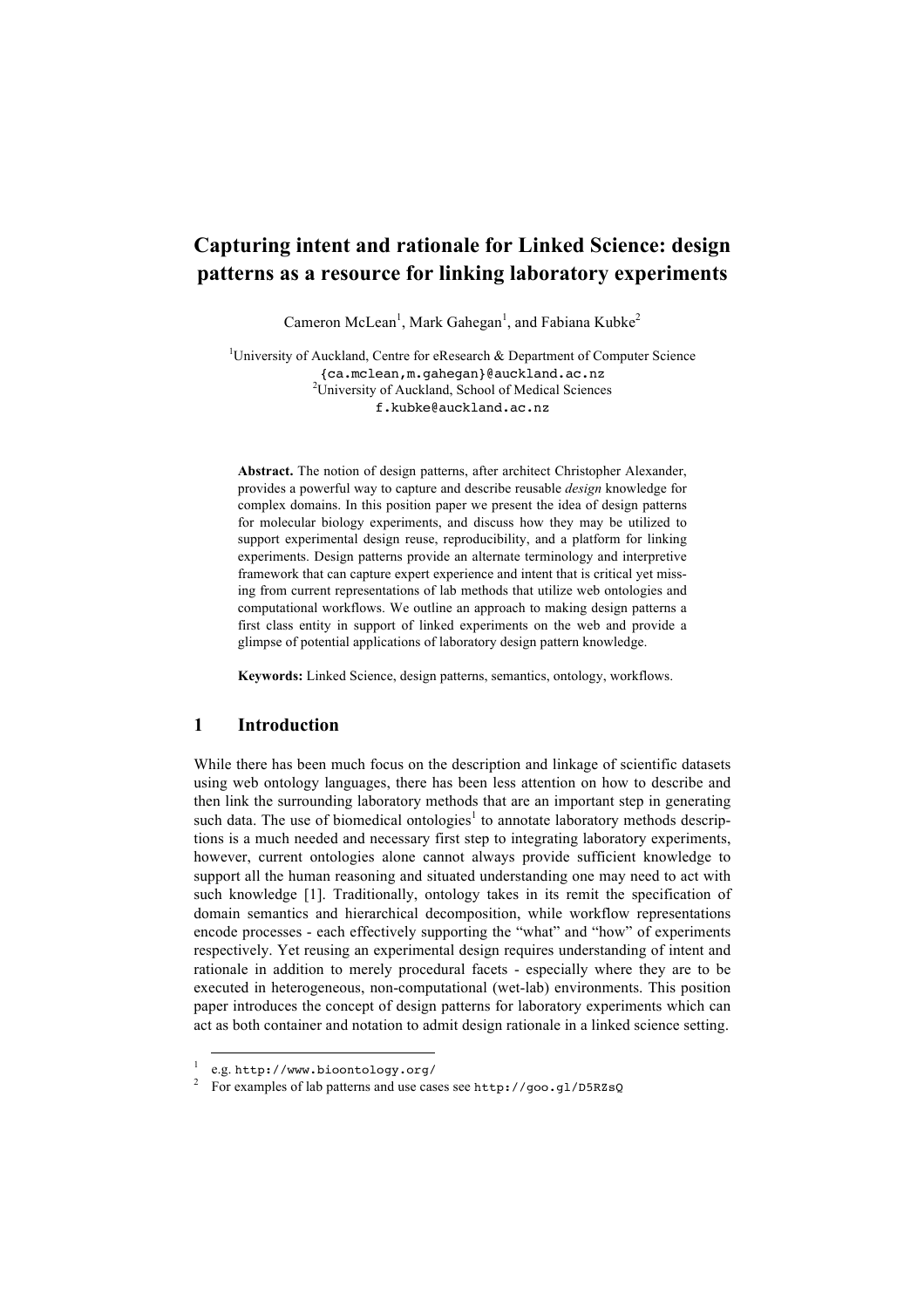## **2 Design patterns for laboratory experiments**

Design patterns were first introduced in the domain of architecture by Christopher Alexander [2], as a way of encapsulating experts' knowledge and externalizing it to enable the generalization and communication of design. As a container for knowledge, patterns are realized as structured documents centered on problems, solutions, and the invariant "forces" that exist in a specified context. Through the invariant "forces", patterns identify, name, and abstract common themes in good design solutions that are gained from experience [3]. The pragmatic nature of design patterns, and their focus on expressing experience (rather than just domain concepts as for ontologies, or processes as for workflows) provides an architecture that can facilitate the adaption and reuse of laboratory experimental designs. Patterns provide a shared vocabulary and extensionally defined examples of solutions to complex problems and relate them back to an explicit rationale of why they are good.



Patterns not only give a set of concepts and vocabulary for a domain, but do so in a way that tells us what to do.<sup>2</sup> The problem/solution orientation of patterns gives us metaphorical dials to the domain, and tells us how to control and operate effectively with them. Unlike ontologies which aim to be capable of expressing any valid domain knowledge, patterns act more like recipes (yet more abstract and general than typical workflow representations) and give us a map<sup>3</sup> of the model space that tells us what parts we can vary, and what should remain invariant to achieve the desired outcome [4]. Considered as a form of knowledge management, we believe patterns offer additional advantages and add powerful metadata alongside traditional ontological and workflow approaches.

Other patterns exist in the context of the semantic web  $e.g.$  workflow<sup>4</sup> or ontology design patterns<sup>5</sup>, which aim to provide usually *domain independent* constructs for normalizing and specifying knowledge modeling problems. In contrast, our notion of laboratory patterns as knowledge acquisition abstracts over laboratory procedures directly (*cf.* the modeling of them) to provide reusable design solutions for *scientific experiments* anchored in domain context - they supply us with domain concepts and relationships across diverse experiments gathered around a specified design intent.

<sup>&</sup>lt;sup>2</sup> For examples of lab patterns and use cases see http://goo.gl/D5RZsQ

A map analogy of patterns at http://hillside.net/plop/2010/papers/kohls.pdf

<sup>4</sup> http://www.workflowpatterns.com/

<sup>5</sup> http://ontologydesignpatterns.org/wiki/Main\_Page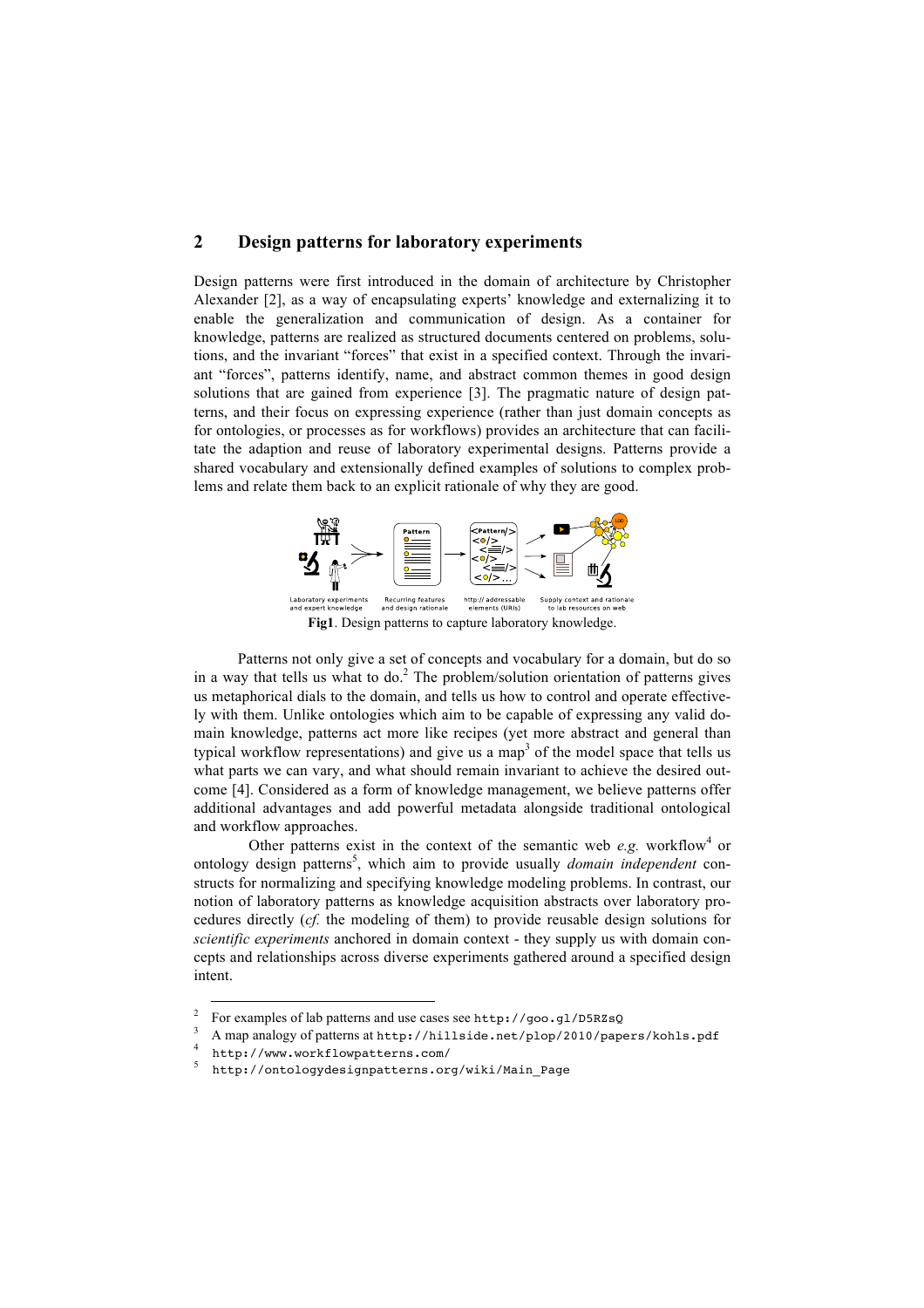While we accentuate differences in representational approaches here, in reality we recognize the boundaries between ontologies, workflows, and design patterns are fuzzy as each tries to incorporate aspects of the other. For the purpose of discussion we make some general distinctions between the traditional forms of the three in Table 1 below.

**Table 1.** Some general distinctions between the traditional forms of workflows, ontologies, and design patterns for representing knowledge.

| <b>Property</b>     | <b>Workflows</b>        | <b>Ontologies</b>        | <b>Design Patterns</b>      |
|---------------------|-------------------------|--------------------------|-----------------------------|
| Mode                | Descriptive             | Descriptive              | Prescriptive/Instructive    |
| Degree of formality | Formal                  | Formal                   | <b>Typically not formal</b> |
| Concepts defined    | Procedurally            | Intensionally            | Extensionally               |
| <b>Focus</b>        | Specific procedure      | General                  | Specific Problem            |
| <b>Utility</b>      | Replication and automa- | Model all feasible cases | Understand, adapt and       |
|                     | tion of processes       | and compute inferences   | reuse design solutions      |
| Formal semantics    | Yes                     | Yes                      | No                          |
| Models              | Processes               | Knowledge /Facts         | Implementations             |

## **3 Making design patterns and their vocabularies web addressable entities.**

The traditional form of design patterns are structured documents written in natural language. Thus, in order to transform them into a resource for linked science, a mechanism for publishing patterns and their vocabulary as defined web addressable entities is desired.

We view design patterns as data and ask how we may publish pattern knowledge following linked data practices. To begin we have developed a method for capturing pattern knowledge utilizing social methods adapted from other domains where design patterns are valid entities. The structured documents that result from "pattern mining" are collaboratively transferred to a semantic wiki based on the OntoWiki Application framework [5]. OntoWiki and its extensions enable the direct semantic content authoring of a knowledge base expressed in RDF, and provide for simple human and machine accessible interfaces for publishing linked data. Patterns entered by users become instances of a pattern model with defined syntax and semantics for pattern elements such as title, problem description, forces, context *etc*. The structure and URIs provided by the semantic wiki present an important first step in extending the form of design patterns from paper to a web based resource and supports the reuse of pattern content. Additionally, the wiki captures provenance, enables peer review, and serves attribution and credit for design pattern authors.

The challenges to this approach consist of specifying and refining the semantic formalization of pattern level concepts and their relations using RDFS, OWL and appropriate logics, and subsequently tailoring the OntoWiki Application framework. This work is non-trivial as patterns have complex, interrelated internal and external structures, and remains the current focus of our efforts.